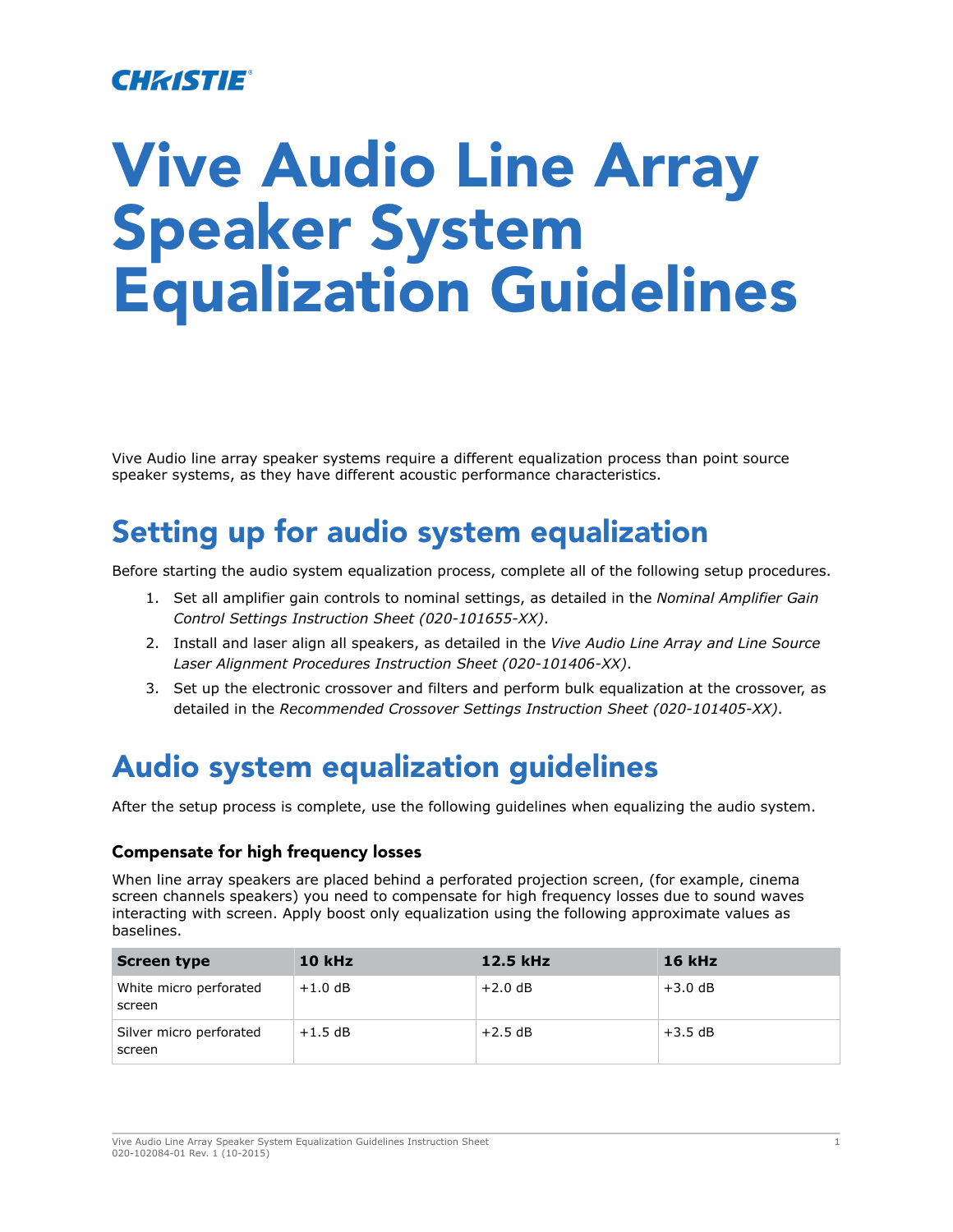

| Screen type                          | <b>10 kHz</b> | 12.5 kHz  | <b>16 kHz</b> |
|--------------------------------------|---------------|-----------|---------------|
| White standard perforated<br>screen  | $+1.5$ dB     | $+2.5$ dB | $+3.5$ dB     |
| Silver standard perforated<br>screen | $+2.0$ dB     | $+3.0$ dB | $+4.0$ dB     |
| White mini perforated<br>screen      | $+2.5$ dB     | $+3.5$ dB | $+4.5$ dB     |
| Silver mini perforated<br>screen     | $+3.0$ dB     | $+4.0$ dB | $+5.0$ dB     |

The high frequency response of the system (approximately 4 kHz–20 kHz) when viewed on an Real Time Analyzer (RTA) may be below standard X-Curve tolerance (SMPTE ST 202:2010 and ISO 2969), even after screen loss compensation is applied. This is normal for Vive Audio line array systems in cinema environments.

Equalizing the high frequency response of Vive Audio line array systems to conform to standard X-Curve tolerance when viewed on an RTA, or using an automatic equalization function, typically results in very harsh and shrill sound due to excessive boost at high frequencies.

#### Control room modes

Control any room modes at low frequencies (approximately 20 Hz–160 kHz) by using minimal cut only equalization. Smooth out any bumps in low frequency response so it mirrors, or is even a bit above, the X-Curve tolerance when viewed on an RTA.

The signature of a room mode being controlled; once the fundamental frequency of a room mode is cut then any harmonics (at multiples of said fundamental) will also drop in response to a cut.

#### Compensate for non-linearity

Compensate for any non-linearity at mid-frequencies (approximately 160 Hz–4 kHz) introduced by interaction of sound waves with perforated projection screen and other environmental factors. Use minimal cut or boost equalization as needed for mid frequency response to be within X-Curve tolerance when viewed on an RTA. Ensure it sounds correct by listening to familiar content with dialogue elements, then fine tune equalization as required.

#### **Target curves**

Use the following curve graphs as a reference when completing the equalization activities.

• **X-Curve**: developed for point source systems in cinema (SMPTE ST 202:2010 and ISO 2969)